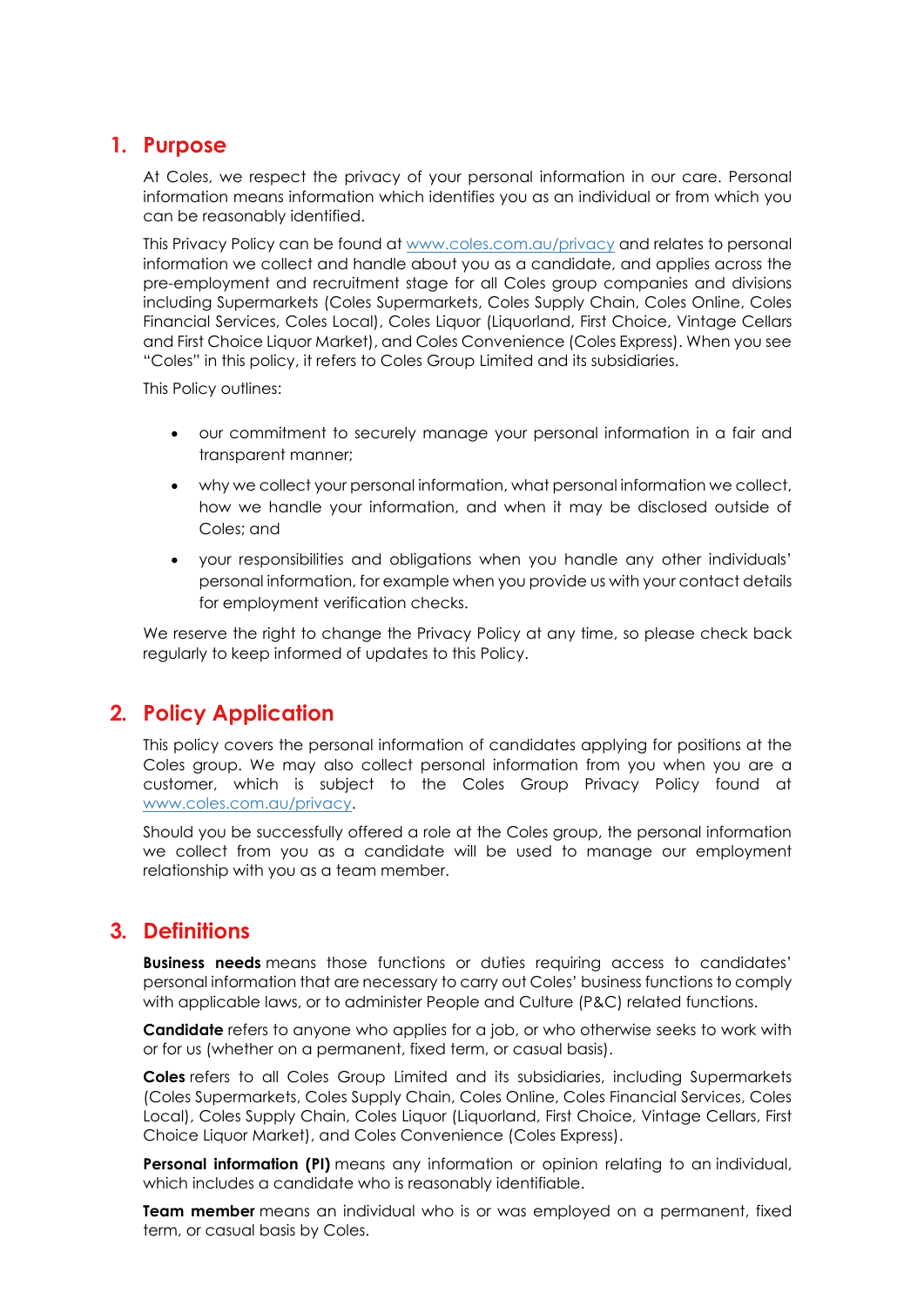## **4. Policy Requirements**

Coles is subject to the Australian Privacy Principles (APPs) under the Privacy Act 1988 (Privacy Act). The APPs set the minimum standards which relate to the collection, security, storage, use, correction, and disclosure of personal information and access to that information. This policy tells you in general terms what our commitment is for recruitment-related information: why we need to collect personal information, what personal information we collect, how we handle it, and who we may disclose it to, both within and outside of Coles.

#### **(a) Why do we collect and handle your personal information?**

We collect, hold, use, and disclose your personal information for business needs associated with your recruitment and pre-employment relationship with Coles so we can:

- process and manage your application for employment with Coles;
- determine your eligibility for employment with Coles;
- determine your rights to work in Australia:
- communicate with you;
- enter into a contract with you (if you are successful during the recruitment process);
- manage your relationship with you such as by scheduling and evaluating interviews and performing assessments;
- consider you for future applications (unless you request we do not consider you for future applications);
- protect our legal rights and resolve disputes or complaints;
- comply with our legal obligations;
- manage our risk such as business continuity and security;
- understand how our websites and services are being used and to make improvements;
- diagnose website technical problems, as well as to prevent, detect, mitigate, and investigate potential security issues, as well as fraudulent or illegal activity; and
- use your personal information for statistical purposes (e.g. to monitor and report on diversity and equal opportunities).

Where your application is successful, your personal information will become part of your employee profile with Coles. This includes all application and assessment documents (such as interview notes, test-scores, and working rights documents) collected during the recruitment process.

#### **(b) Types of personal information collected?**

Coles collects and maintains different types of personal information, includes but not limited to:

- **Your contact details:** this includes your name, residential address, email address, telephone number(s);
- **Identity details:** such as information that includes your photo ID, passport information, birth certificate, driver licence details, date of birth, and gender;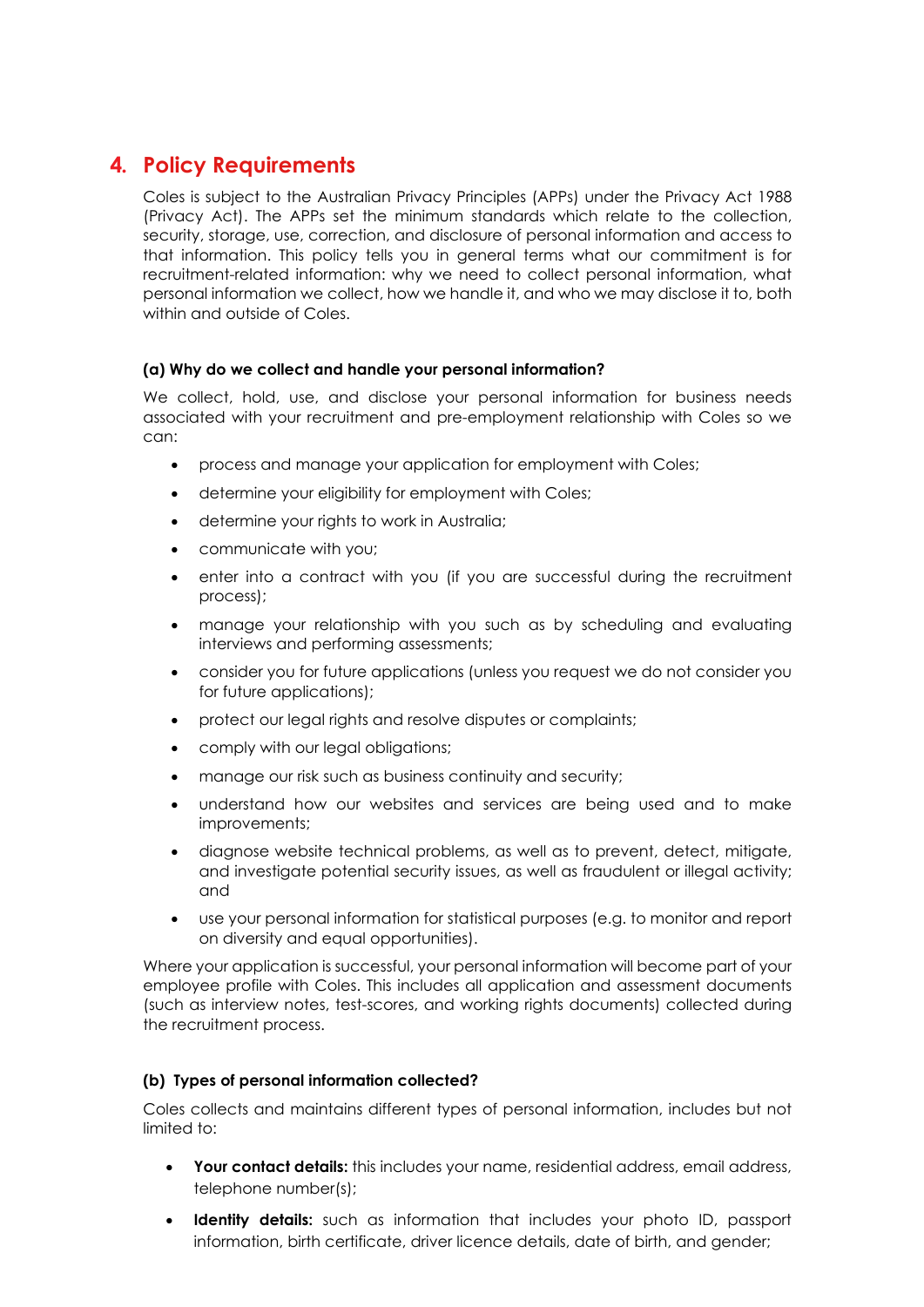- **Your employment details and qualifications:** this includes information about your employment history, your qualifications such as university education, professional certification, and licensing, and professional memberships;
- **Sensitive personal information,** including:
	- o **Health information:** such as information about any physical or mental condition that you provide to us so that we can confirm that your ability to perform a role and to ensure that we make reasonable adjustments for your interviews, assessments, and the role itself where required; and
	- o **Diversity & Inclusion information:** such as information that includes gender, sexual orientation, ethnicity, ancestry, and disability information
- **Interview details:** this includes information about you that you provide during interviews or assessments (e.g. aptitude and psychometric tests), whether faceto-face, by phone, email, online, or otherwise;
- **Background check:** such as information gathered as part of the preemployment checks (including working rights, pre-employment medicals, criminal record checks and driving history checks etc.), professional references, employment verification checks, and other checks as the role reasonably requires;
- **Financial details:** such as information like your Tax File Number (TFN), Tax Residency Status, and bank account details *(where your application is successful);*
- **Market research:** such as information you provide us when you participate in a survey;
- **Location information:** our website might ask for location information to help better serve you information, your geo-location data through IP address or GPS;
- **Log information:** such as information about a browser session, device and network information, statistics on page views and sessions, search queries and browsing behaviour; and
- **Cookies and beacons:** such as log files, cookies, and similar technologies to collect and use information about the pages you view, links you click, and other actions you take when accessing your websites, services, or emails.

Note that not all types of personal information noted above are requested from every candidate as this will generally depend on the requirements of the role being applied for and the stage of the recruitment process.

If you choose not to provide certain personal information, we may not be able to progress your application, or provide you with direct correspondence regarding employment opportunities at Coles.

#### **(c) How do we collect personal information?**

We collect your personal information directly from you as part of the recruitment process. Your personal information (including sensitive information) may be collected via your application form, resume, cover letter, recruitment agency reports during interviews and telephone calls, written correspondence, and sometimes from publicly available sources such as LinkedIn or other social media sites.

We may also collect information from third parties (e.g. working rights check, background checks and employment verification checks). These third parties may have their own privacy policies that address how they handle personal information.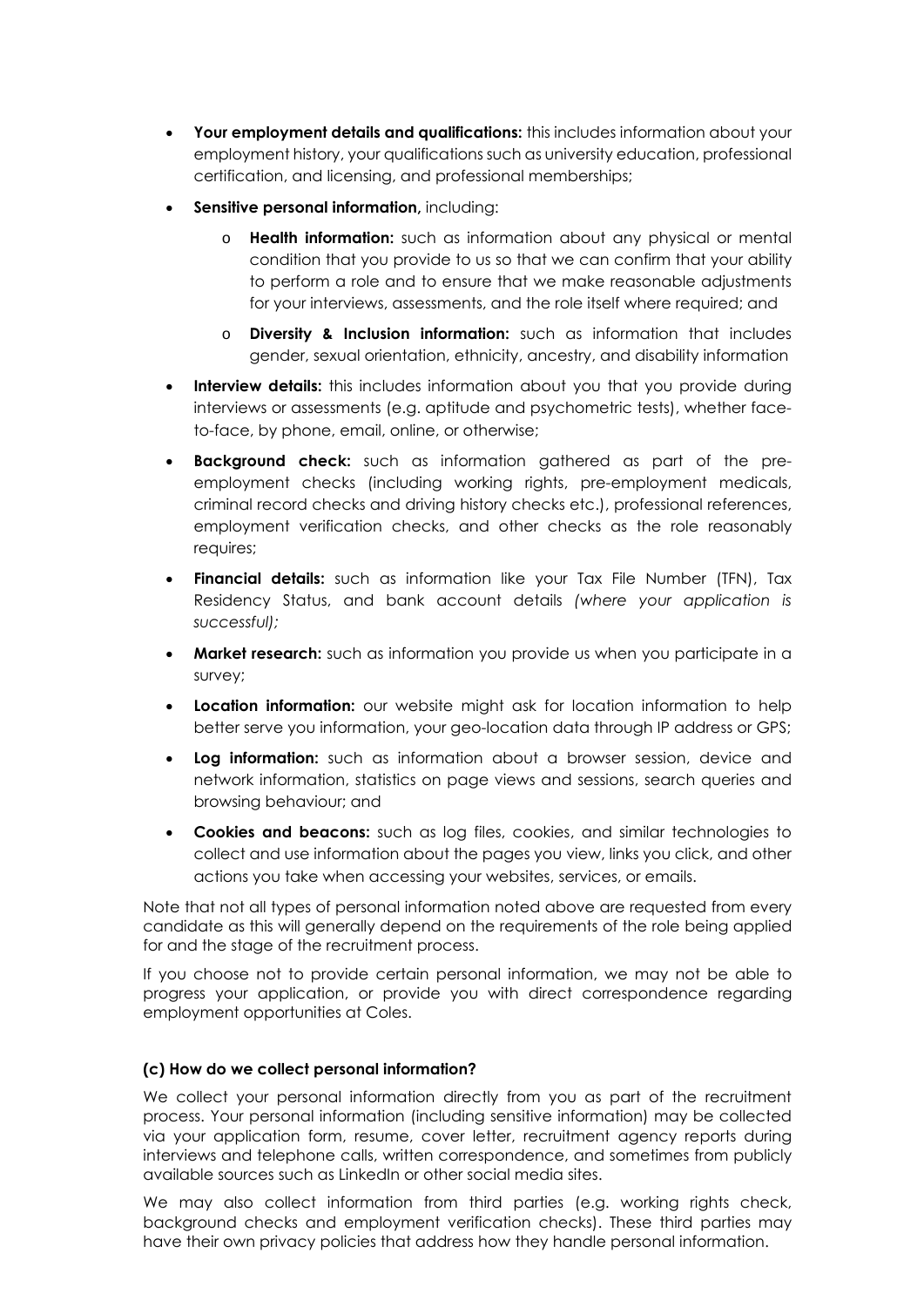You might also need to provide personal information about other individuals to us (e.g. your referee and/or emergency contact details). If so, we rely on you to inform those individuals that you are providing their personal information to us and advise them of the matters in this Privacy Policy.

#### **(d) How does Coles protect the personal information that it holds?**

We hold personal information electronically and in hard copy, both at our own premises and with the assistance of our service providers. We implement a range of measures, including people, process, and technology controls, to protect the security of your personal information. Examples of these measures include:

- Access to personal information is controlled through access and identity management systems;
- Team members are bound by internal confidentiality and information security policies that require them to keep personal information secure at all times;
- Protecting personal information in accordance with the Office of the Information Commissioner's Guide to Securing Personal Information; and
- Maintaining an ongoing security program where we invest continually in cyber security.

#### **(e) Who do we share your personal information with?**

Your personal information will be shared with Coles team members, recruitment agencies, and other third parties who are engaged to provide recruitment services on our behalf, which includes but is not limited to the following:

- to assess your suitability for employment;
- to manage your recruitment and application process; and
- to conduct surveys.

Some of the technology service providers that hold and process candidates' personal information may have data centres located outside Australia. While it is not reasonably practicable to list all countries to which your personal information may be disclosed from time to time, it is likely that such countries may include Germany, India, Ireland, Netherlands, New Zealand, Philippines, Singapore, and the United States.

When we disclose your information overseas, we take steps to ensure that our technology service providers are obliged to protect the privacy and security of your personal information in accordance with the standards that apply in Australia, including that they only use personal information for the purpose for which it is disclosed.

#### **(f) Access to or correction of personal information**

If you wish to access or correct any personal information we hold about you, please contact us as set out in Section 5.

When making an access request, please provide as much detail as you can about the specific information you seek, in order to help us retrieve it. Under the Privacy Act and other relevant laws, we are required to provide a written response to you if we are unable to respond to your request, outlining the reasons why we were unable to do so.

You are encouraged to help us keep your personal information accurate, complete, and up-to-date by updating your profile on our Coles Careers website when applying for an advertised vacancy.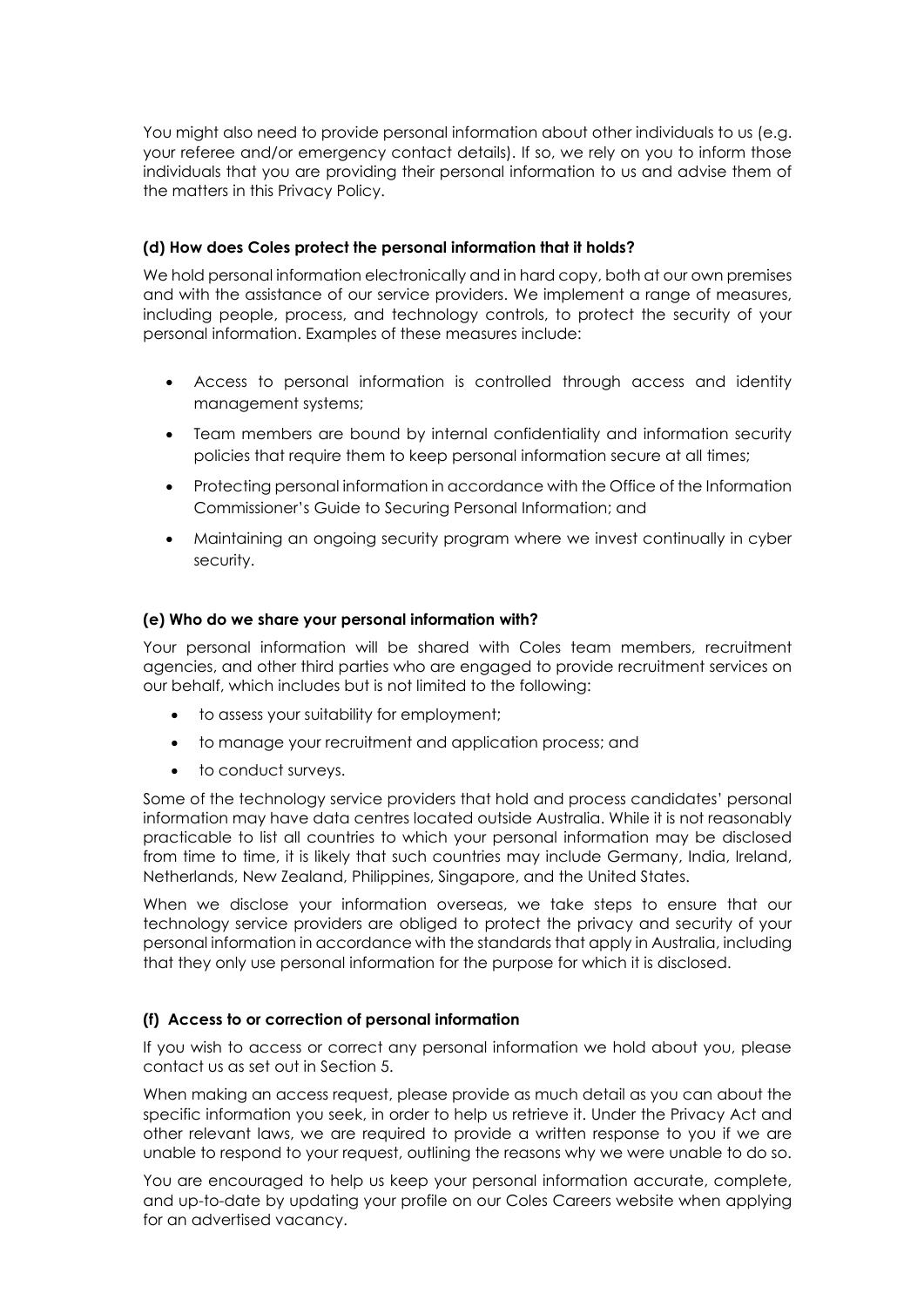#### **(g) Retention and deletion of personal information**

If your application is unsuccessful or you withdraw from the process or decline our offer, we will retain your information on file for a period following your application. We retain this information for various reasons, including in case we face a legal challenge in respect of a recruitment decision, to consider you for other current or future jobs at Coles and to help us better understand, analyse and improve our recruitment processes. If you do not want us to retain your information for consideration for other roles, you can request to have your personal information deleted. The method of doing this varies depending on which version of our careers site your application was made on:

- If you are on the colescareers.com.au website, click the "Personal Information Request" link in the bottom right corner of your screen. From this screen, you can submit a request to have your personal data deleted.
- If you are on a successfactors.com website, click the "Candidate Login" link in the top right corner of your screen. Then, click "Options", and "My Profile". From this screen, click "Delete Profile" in the bottom right corner.

Once you have made this request, we will take all reasonable steps to delete your personal information, unless we need to keep it for legal reasons.

## **5. Candidate privacy enquiries and complaints**

If you have any queries or concerns relating to our handling of your personal information including a request for access or correction to your data or if you have any questions or complaints about this Policy, you can contact the Privacy Offer via:

Email (via webform): [www.coles.com.au/customer-service/contact-us](http://www.coles.com.au/customer-service/contact-us) 

Phone: 1800 061 562

Post: Privacy Officer, Coles Group, 800 Toorak Road, Hawthorn East VIC 3123

Once a complaint has been lodged, we will let you know who will be handling your matter and when you can expect a full response within 30 days. If you are not satisfied with our response, please let us know and we will investigate further and respond to you.

If you are still not satisfied, you can contact the Office of the Australian Information Commissioner, whose contact details are set out below:

#### **Office of the Australian Information Commissioner**

GPO Box 5218 Sydney NSW 2001 Telephone: 1300 363 992 Email: [enquiries@oaic.gov.au](https://careers.colesgroup.com.au/content/Privacy-and-Policy/?locale=en_GB) Website: [www.oaic.gov.au](http://www.oaic.gov.au/) 

## **6. Breach of Policy**

All policies must include the below breach of policy wording, exceptions to this rule can be requested by contacting the P&C Advisory Team.

"Failure to comply with this policy may result in disciplinary action, up to and including dismissal".

# **7. Related Documents**